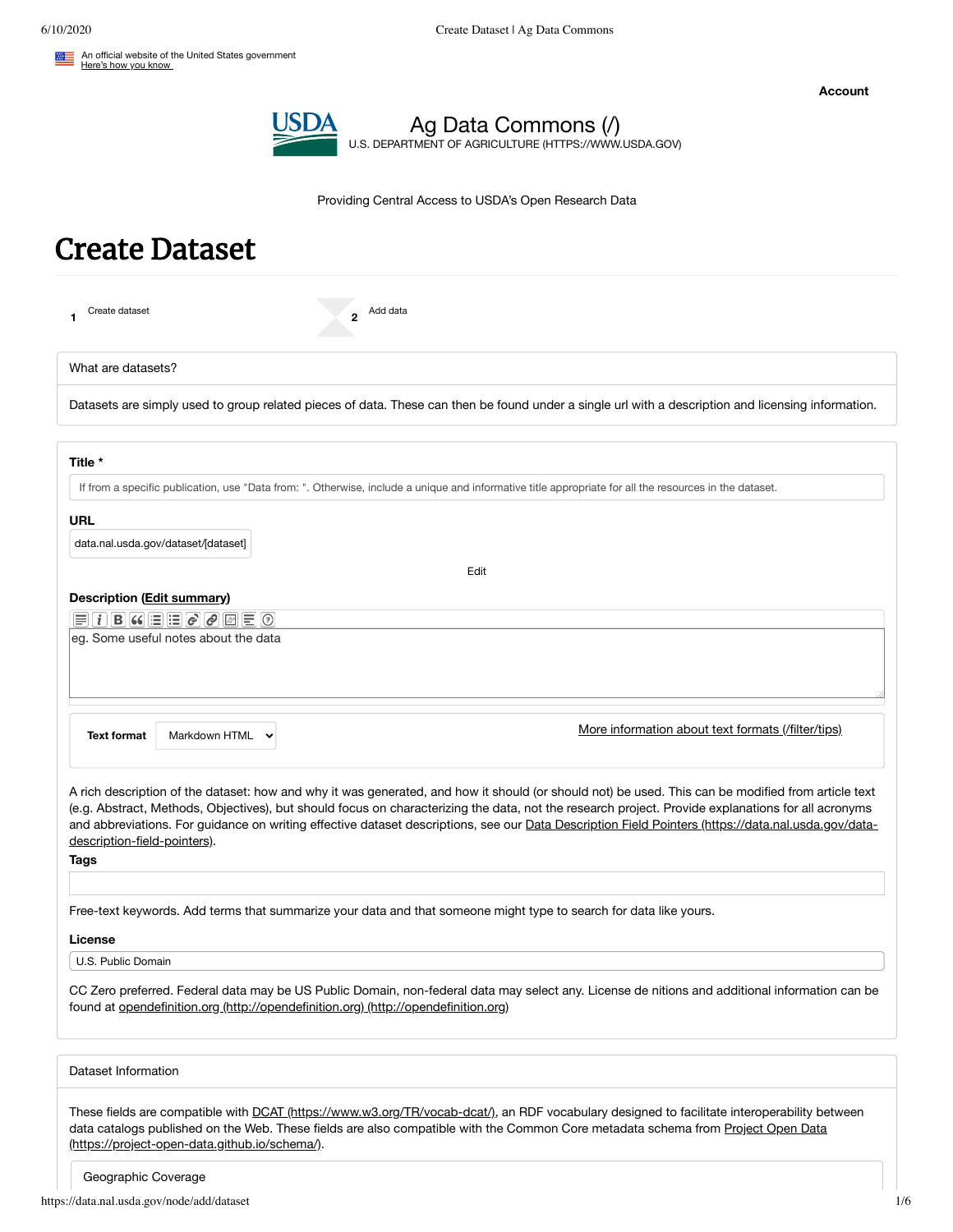Global coverage of the dataset, expressed as one or more points, polygons, or bounding boxes. Select the Map tab to draw a polygon, bounding box, or to drop a point on the map. Select the GeoJSON tab to enter encoded geographic structure information. Select the Points tab to enter latitude and longitude information.

<span id="page-1-0"></span>

#### **Spatial Description**

Spatial location of the dataset. Can be a street address, city, part of the world, or other free text description. Use words from GeoNames.org (http://www.geonames.org) [\(http://www.geonames.org\)](http://www.geonames.org/) if possible.

#### **Frequency**

#### - None -

The frequency with which dataset is published.See DCAT frequency [\(http://www.w3.org/TR/vocab-dcat/#Property:dataset\\_frequency\)](http://www.w3.org/TR/vocab-dcat/#Property:dataset_frequency) for more info.

#### Temporal Coverage

The temporal period that the dataset covers. See DCAT temporal coverage [\(https://www.w3.org/TR/vocab-dcat/#Property:dataset\\_temporal\)](https://www.w3.org/TR/vocab-dcat/#Property:dataset_temporal) for more info.

## □ Show End Date

| Date             | Time           |  |
|------------------|----------------|--|
|                  |                |  |
| E.g., 2020/06/11 | E.g., 12:18:11 |  |

# **Contact Name**

Parr, Cynthia

This defaults to the Ag Data Commons curator. Replace with a contact person's name, formatted as Last, First. See Project Open Data [\(http://project-open-data.github.io/schema/#common-core-required-fields\)](http://project-open-data.github.io/schema/#common-core-required-fields) (http://project-open-data.github.io/schema/#common-core-requiredfields) for more info.

# **Contact Email**

NAL-ADC-Curator@ars.usda.gov

This defaults to the Ag Data Commons curator. Replace with a contact person's email address.

# **Public Access Level**

# Public

The degree to which this dataset *could* be made [publicly-available,](https://data.nal.usda.gov/node/add/@opendata) regardless of whether it has been made available. See Project Open Data (@opendata) for more info.

Show row weights

 $\ddot{\phantom{1}}$ 

**Resources**

Ÿ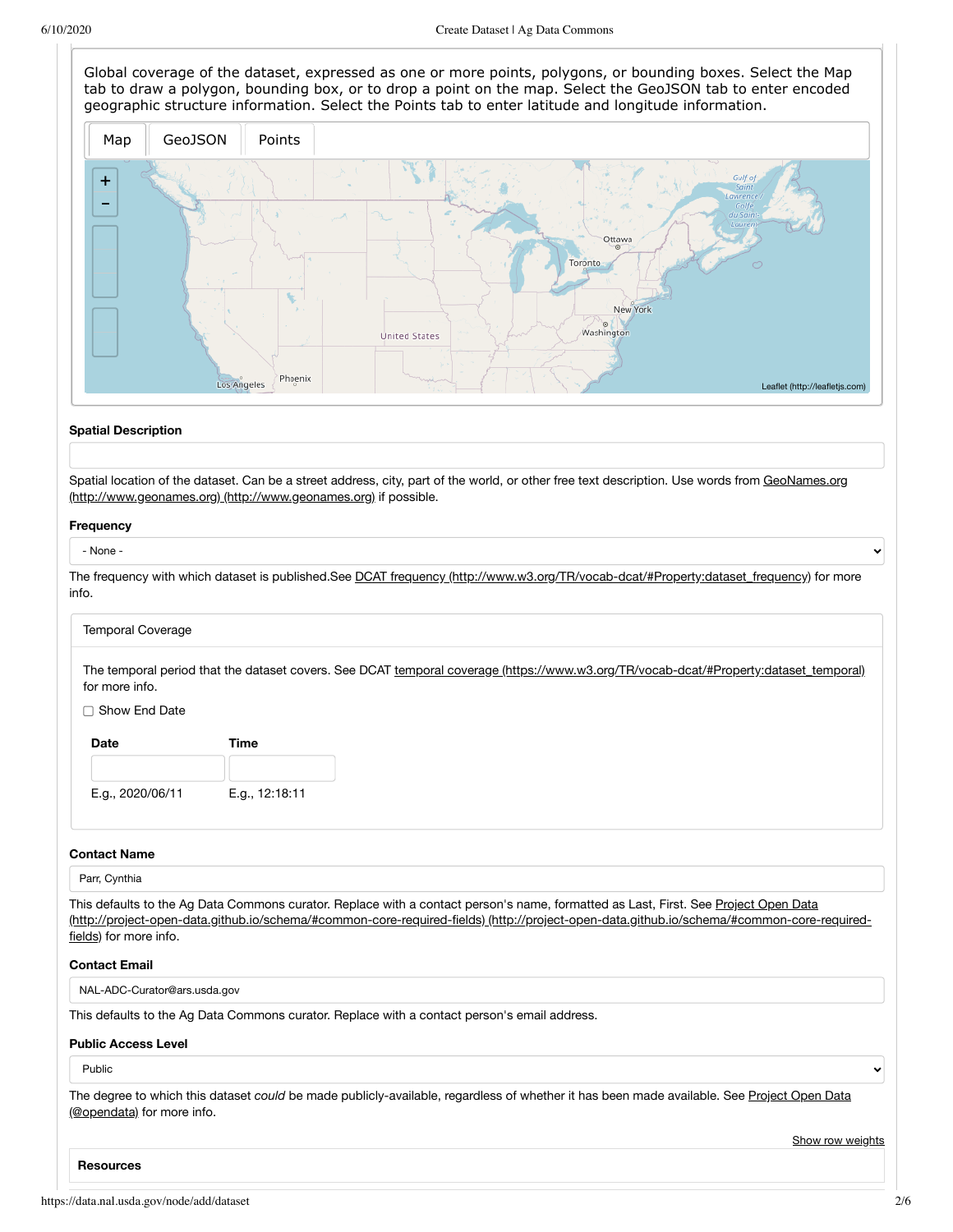# **Resources**

Add another item

# Show row weights

# **Extended Metadata**

Extended Metadata type: *Science Metadata*

# Authors and Reviewers

# **Authors**

*No Authors added yet. Select a Author type and press the button below to add one.*

Add new Author

## **Reviewer**

*No Reviewers added yet. Select a Reviewer type and press a button below to add one.*

Add Reviewer

Peer Reviewed

Check this box if your dataset was peer-reviewed.

# Purpose and Methods

# **Intended Use**

Explain the intended use and benefits of the dataset. What purpose do you expect the data to serve? For example, precipitation data may be collected to study patterns of groundwater recharge, to validate watershed models, etc.

## **Use Limitations**

Explain the limitations regarding the dataset's usability. For example, estimates may be biased over water, equipment may have malfunctioned during a specified time, data are not appropriate for certain scales, etc.

| <b>Equipment or Software Used</b>                    |                                                                                                                                                                |
|------------------------------------------------------|----------------------------------------------------------------------------------------------------------------------------------------------------------------|
| <b>Title</b>                                         | URL                                                                                                                                                            |
|                                                      |                                                                                                                                                                |
| The link title is limited to 128 characters maximum. |                                                                                                                                                                |
| collect and process the data.                        | Name the equipment and software used to collect and process the data. Provide make and models, name and version number, and a stable URL for each tool used to |
|                                                      | Add another item                                                                                                                                               |
|                                                      |                                                                                                                                                                |
|                                                      |                                                                                                                                                                |
| Citations                                            |                                                                                                                                                                |
|                                                      |                                                                                                                                                                |

**Primary Article**

Show row weigh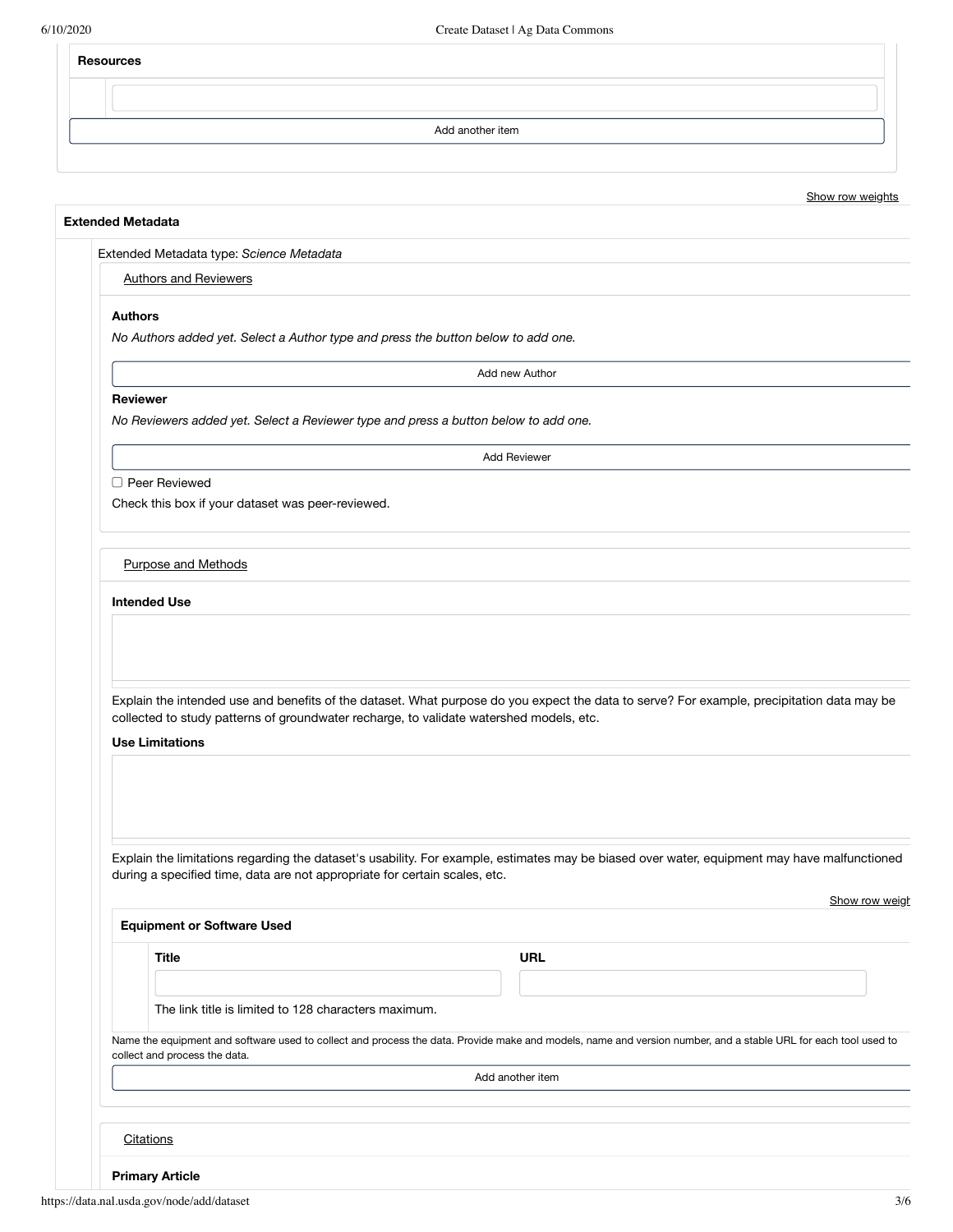# **Extended Metadata**

|                                                                                              | <b>Add Citation</b>                                                                                                                                                                     |
|----------------------------------------------------------------------------------------------|-----------------------------------------------------------------------------------------------------------------------------------------------------------------------------------------|
| <b>Method Citation</b>                                                                       |                                                                                                                                                                                         |
|                                                                                              | No Citations added yet. Select a Citation type and press a button below to add one.                                                                                                     |
|                                                                                              | Enter the citation for a paper that describes methods used to collect or process your data.                                                                                             |
|                                                                                              | <b>Add Citation</b>                                                                                                                                                                     |
| <b>Related Articles</b>                                                                      |                                                                                                                                                                                         |
|                                                                                              | No Citations added yet. Select a Citation type and press a button below to add one.                                                                                                     |
| Enter the citation for articles related to this dataset. List only the most relevant one(s). |                                                                                                                                                                                         |
|                                                                                              | <b>Add Citation</b>                                                                                                                                                                     |
|                                                                                              |                                                                                                                                                                                         |
| <b>Funding Sources</b>                                                                       |                                                                                                                                                                                         |
|                                                                                              | No Funding Sources added yet. Select a Funding Source type and press a button below to add one.                                                                                         |
|                                                                                              |                                                                                                                                                                                         |
|                                                                                              | <b>Add Funding Source</b>                                                                                                                                                               |
| Dataset DOI (digital object identifier)                                                      |                                                                                                                                                                                         |
|                                                                                              |                                                                                                                                                                                         |
|                                                                                              | Enter DOI assigned to this dataset upon publication. Usually this is done by NAL curators unless the dataset has previously been published.                                             |
| <b>Product Type</b><br>to Dataset if left blank.                                             | Indicate the most important part of the dataset's actual content - choose one of the following: Audiovisual; Collection; Dataset; Event; Image;                                         |
| <b>Cites Other Datasets</b>                                                                  |                                                                                                                                                                                         |
| Title                                                                                        | InteractiveResource; Model; PhysicalObject; Service; Software; Sound; Text; Workflow; Other This field is only used for DOI submission, and defau<br>Show row we<br><b>URL</b>          |
|                                                                                              |                                                                                                                                                                                         |
|                                                                                              |                                                                                                                                                                                         |
| The link title is limited to 255 characters maximum.                                         |                                                                                                                                                                                         |
|                                                                                              |                                                                                                                                                                                         |
| a newer version of a previous dataset, use the "Related to" field below.                     | Add another item                                                                                                                                                                        |
|                                                                                              | If this dataset is an aggregation or adaptation of other data (e.g. raw data linked to derived data), list full citations for those datasets that were used to construct this one. If t |
|                                                                                              |                                                                                                                                                                                         |
| <b>Related Content</b>                                                                       |                                                                                                                                                                                         |
| Title                                                                                        | Show row we<br><b>URL</b>                                                                                                                                                               |
|                                                                                              |                                                                                                                                                                                         |
| The link title is limited to 255 characters maximum.                                         |                                                                                                                                                                                         |
|                                                                                              | An internal link or link to an outside resource that provides additional context to the dataset.                                                                                        |

Enter how you want this dataset to be cited when re-used. Leave blank if you want a dataset citation to be automatically generated for you.

Remove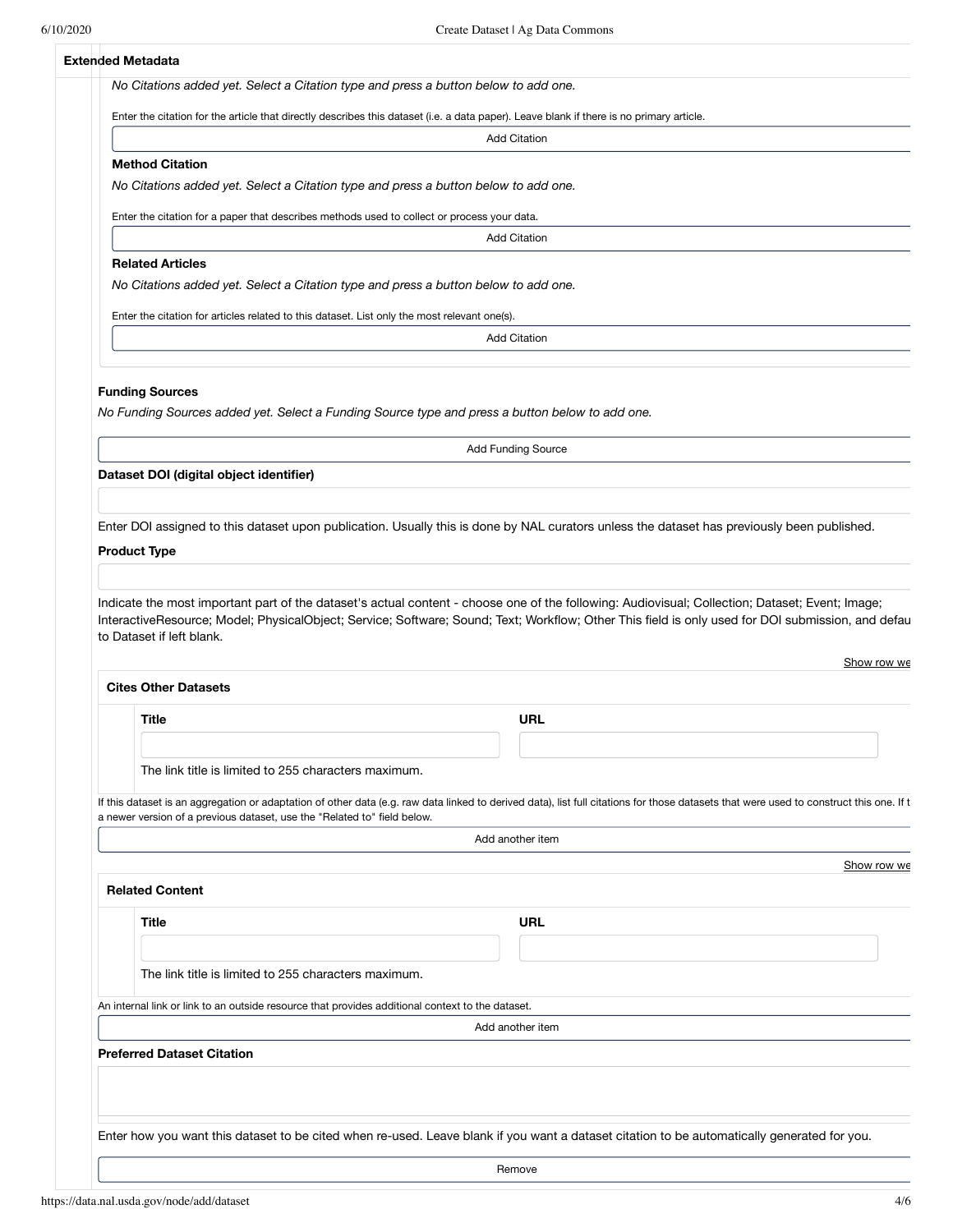| <b>Extended Metadata</b>                                                                                                                                 |             |  |  |  |
|----------------------------------------------------------------------------------------------------------------------------------------------------------|-------------|--|--|--|
| Extended Metadata type: ADC Metadata<br><b>ARIS Log Number</b>                                                                                           |             |  |  |  |
| ISO Topic(s)                                                                                                                                             |             |  |  |  |
| Choose an option                                                                                                                                         |             |  |  |  |
| Select one or more high-level categories, to be used for organization by http://www.data.gov or others.<br><b>State or Territory</b><br>Choose an option |             |  |  |  |
|                                                                                                                                                          | Show row we |  |  |  |
| Program                                                                                                                                                  |             |  |  |  |
| - None -                                                                                                                                                 |             |  |  |  |
| Only select one if applicable. These programs are specific to the National Agricultural Library.                                                         |             |  |  |  |
| Add another item                                                                                                                                         |             |  |  |  |
| Remove                                                                                                                                                   |             |  |  |  |

## **Collection**

If this dataset is part of a larger dataset collection created on the Ag Data Commons, choose it here.

## **Highlight Image**

**Upload** | File attach

|  | Choose File No file chosen |
|--|----------------------------|
|--|----------------------------|

Upload

This image should be representative of the dataset. Files must be less than **2 MB**.

Allowed file types: **png gif jpg jpeg**.

#### **Bureau Code**

- None - 005:00 - Department of Agriculture

005:03 - Office of the Secretary

005:04 - Executive Operations

Adds Project Open Data's Bureau Code [\(https://project-open-data.cio.gov/v1.1/schema/#bureauCode\)](https://project-open-data.cio.gov/v1.1/schema/#bureauCode).

#### **Program Code**

005:001 - Rural Business Loans

005:002 - Rural Business Grants

005:003 - Energy Assistance Loan Guarantees and Payments

005:004 - Distance Learning Telemedicine and Broadband

Adds Project Open Data's Program Code [\(https://project-open-data.cio.gov/v1.1/schema/#programCode\)](https://project-open-data.cio.gov/v1.1/schema/#programCode).

# **Publisher**

Ag Data Commons

Ag Data Commons will be considered the data publisher unless you change this field.

Save

Next: Add data

**A** Important: By submitting content, you agree that you have permission of all data owners (authors) to release contributions under the specified license.